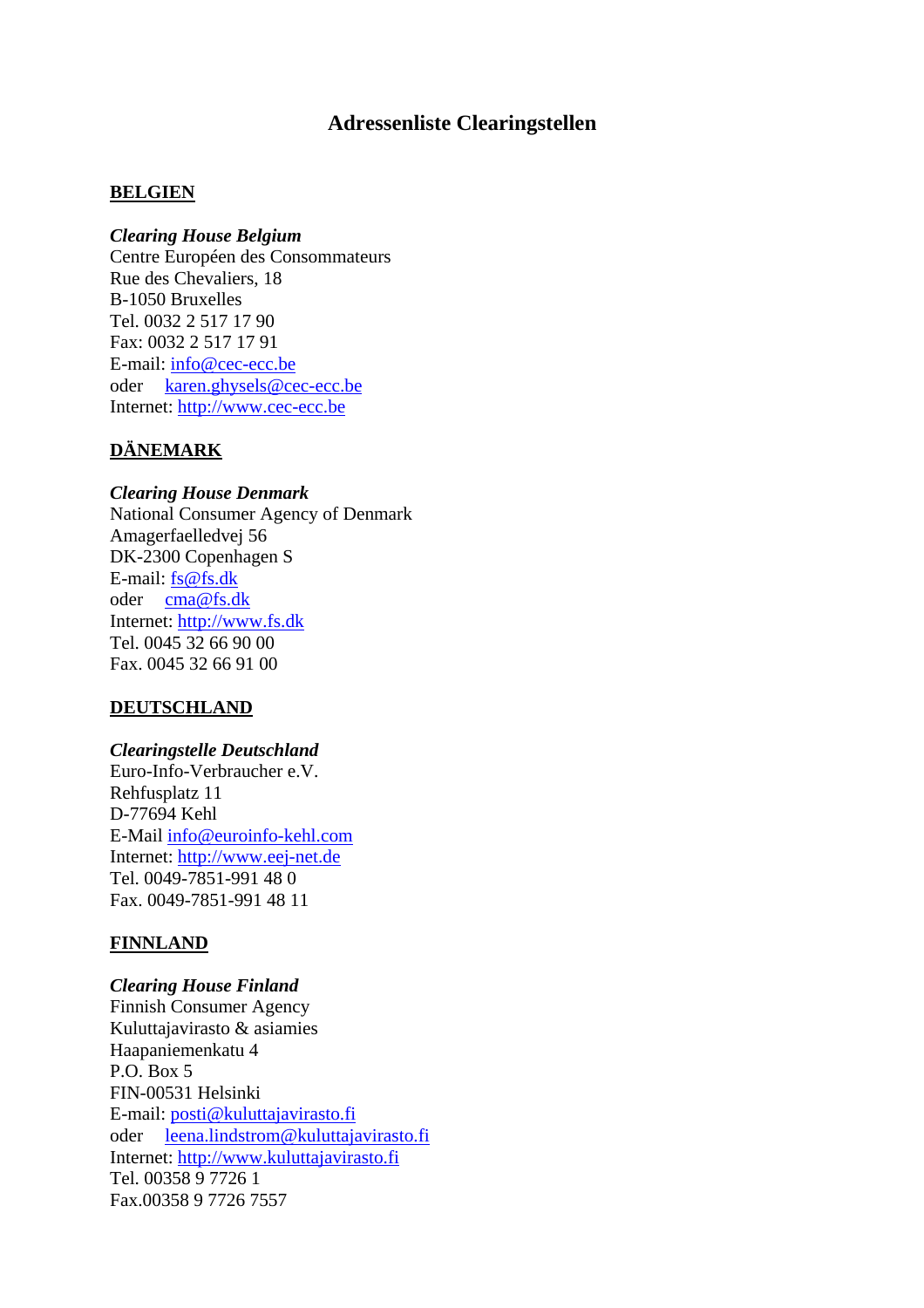# **FRANKREICH**

*Clearing House France Centre d'échanges extrajudiciaire français*  Euro-Info-Verbraucher e.V. Rehfusplatz 11 D-77694 Kehl E-Mail [info@euroinfo-kehl.com](mailto:info@euroinfo-kehl.com) Internet: http://www.eej-net.info Tel. 0049-7851-991 48 0 Fax. 0049-7851-991 48 11

## **GRIECHENLAND**

### *Clearing House Greece*

Ministry of Development Consumer Protection Directorate Canning Square GR- 10181 Athens E-mail: [admin@efpolis.gr](mailto:admin@efpolis.gr) Tel. 00 30 138 41 773 Fax. 00 30 138 42 642

# **ISLAND**

## *Clearing House Iceland*

Ministry of Industry and Commerce Arnarhvoli IS-150 Reykjavik E-mail*: [ena@ena.is](mailto:ena@ena.is)* Internet: http://www.ena.is Tel. 00354 560 9070 Fax. 00354 5621289

# **IRLAND**

## *Clearing House Ireland* European Consumer Centre Dublin 13a Upper O Connell Street IRL-Dublin 1 Tel. 00353 1 809 0600 Fax. 00353 1 809 0601 E-mail: [disputes@eccdublin.ie](mailto:disputes@ecic.ie) Internet: [www.eccdublin.ie](http://www.ecic.ie/)

# **ITALIEN**

# *Europäisches Verbraucherzentrum Bozen*

Brennerstr. 3 I-39100 Bozen Tel. 0039 471 975597 Fax. 0039 471 979914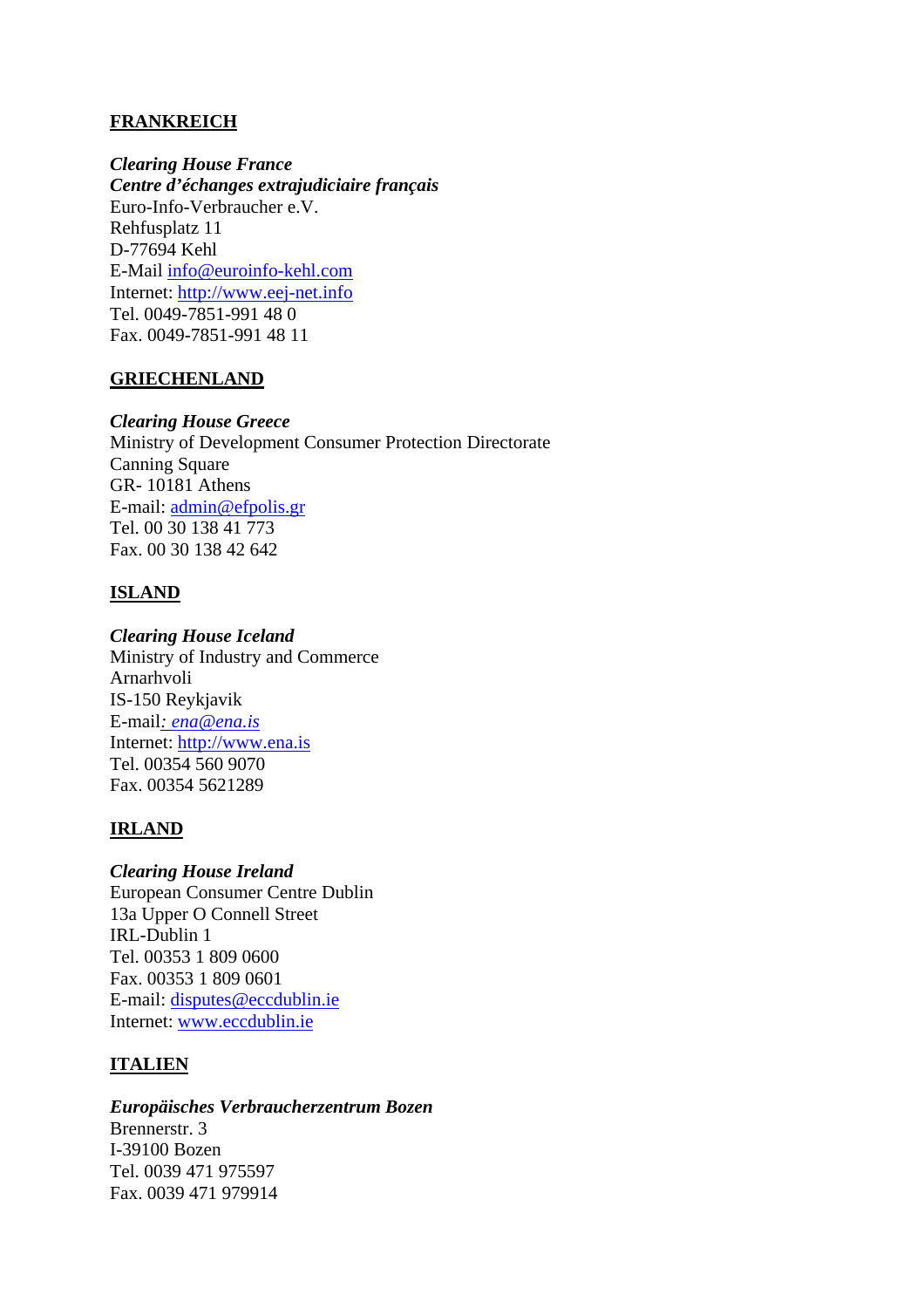E-mail: [evz@evz.de](mailto:evz@evz.de) oder [info@euroconsumatori.org](mailto:info@euroconsumatori.org) Internet: [www.evz.de/](http://www.evz.de/) oder [www.euroconsumatori.org](http://www.euroconsumatori.org/)

# **LUXEMBURG**

### *Clearing House Luxemburg*

Centre Européen des Consommateurs 55, rue des Bruyères L-1274 HOWALD E-mail: info@euroguichet.lu oder denoel@euroguichet.lu Internet: http://www.euroguichet.lu Tel. 00352 4960 221 Fax. 00352 4949 57

## **NIEDERLANDE**

*The Dutsch Clearing House*  SCIP-Stichting Consumenten Informatie Punt Bordewijklaan 46 oder Postbus 90600 NL-25 09 XR Den Haag NL-2509 Den Haag E-mail: [info@consumenteninformatiepunt.nl](mailto:info@consumenteninformatiepunt.nl) oder a.taconis@consumenteninformatiepunt.nl oder j.nijgh@consumenteninformatiepunt.nl Tel. 0031 70 3156333 Fax. 0031 70 3156339

# **NORWEGEN**

*Clearing House Norway*  Forbrukerradet The Consumer Council of Norway Postbox 4594 Nydalen N-0404 Oslo E-mail: [post@forbrukerradet.no](mailto:post@forbrukerradet.no) oder christina.moestue@forbrukerradet.no Internet: http://www.forbrukerradet.no Tel. 0047 23 40 05 00 Fax. 0047 23 40 05 01

# **ÖSTERREICH**

### *Clearingstelle Österreich*

Europäische Verbraucherberatung Mariahilfer Strasse 81 A-1060 WIEN E-mail: [europainfo@vki.or.at](mailto:europainfo@vki.or.at) oder gmentschl@vki.or.at Internet: http://www.europakonsument.at Tel. 0043 1 588.77.342 Fax. 0043 1 588.77.71